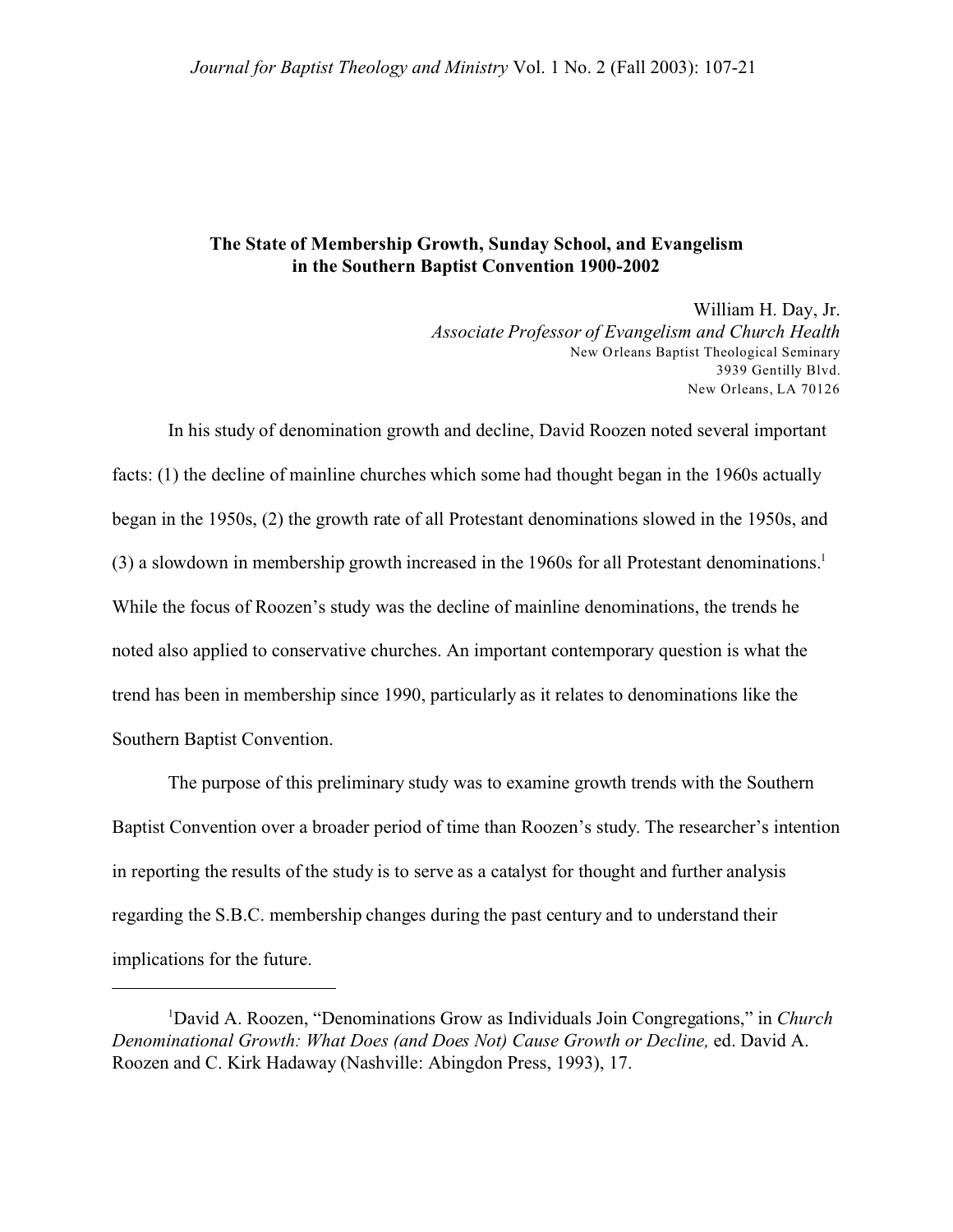The Annual Church Profile (ACP) is a yearly survey sent to all churches in the Southern Baptist Convention.<sup>2</sup> Statistics obtained from the ACP from 1900 to 2002 revealed several important church membership trends. From 1900 to 2002, total church membership in the Southern Baptist Convention grew steadily from 1,657,996 to 16,247,736 (see figure 1 and appendix 1).<sup>3</sup> A study of the five-year membership growth rates during this period revealed a different perspective as shown in Figure 2. While the rate of growth of the S.B.C. steadily increased from 1930 to 1950, the rate has declined since 1950 as Roozen noted in his study. Since 1990, the rate of growth continued to fall. During 1995-2000, the rate fell to only 1.9 percent.



<sup>&</sup>lt;sup>2</sup>Prior to 1994, the ACP was called the Uniform Church Letter.

<sup>3</sup>Linda S. Barr, *Southern Baptist Handbook 1991* (Nashville: Sunday School Board, 1992), 9 and the ACP statistical summaries provided by the Stategic Information and Planning Section, Lifeway Christian Resources of the Southern Baptist Convention.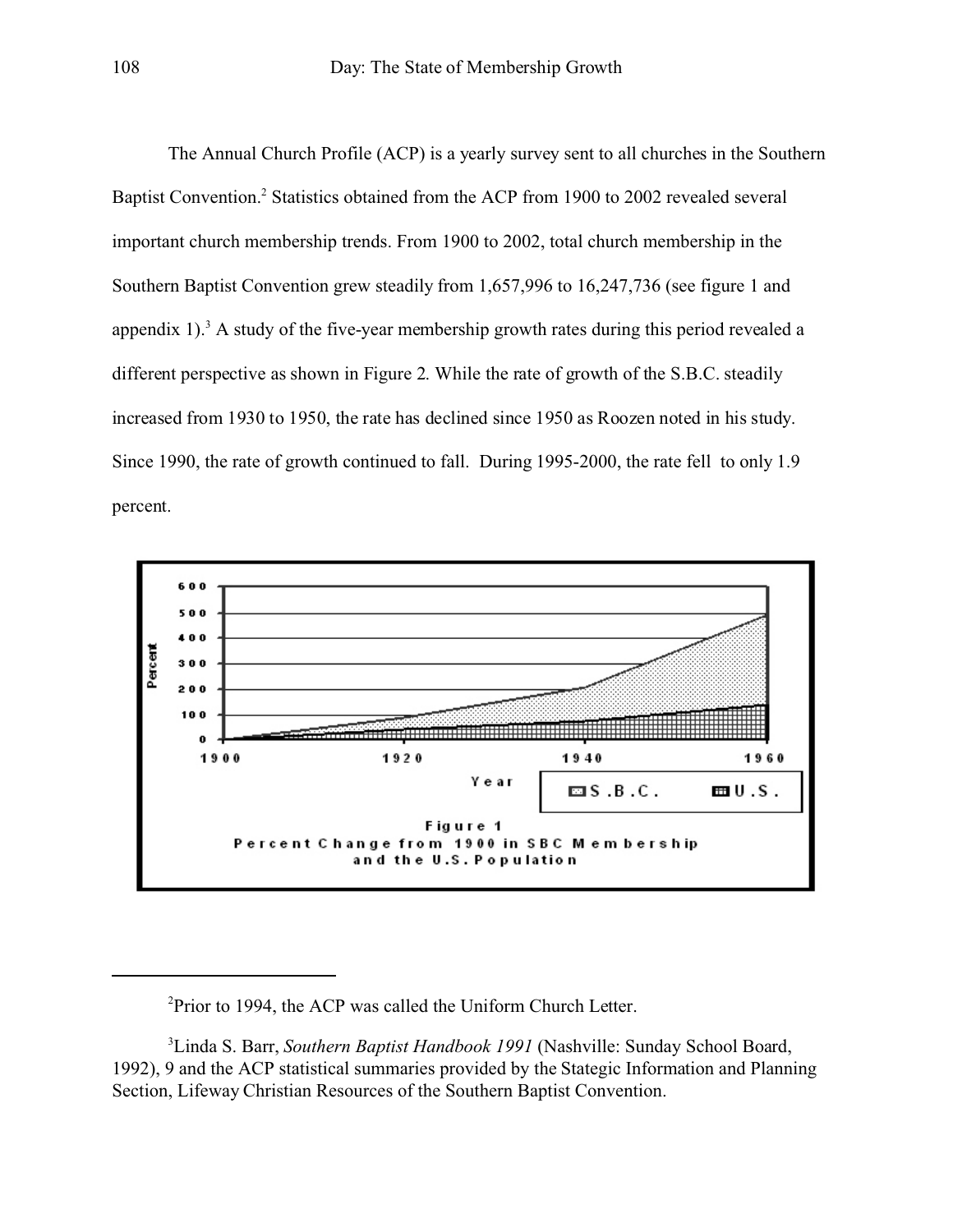

The decline in the rate of membership growth was mirrored in the annual number of baptisms reported by S.B.C. churches. Baptisms increased from 80,465 in 1900 to 429,063 in 1959 (see figure 3 and appendix 2). Churches in the Southern Baptist Convention reported over

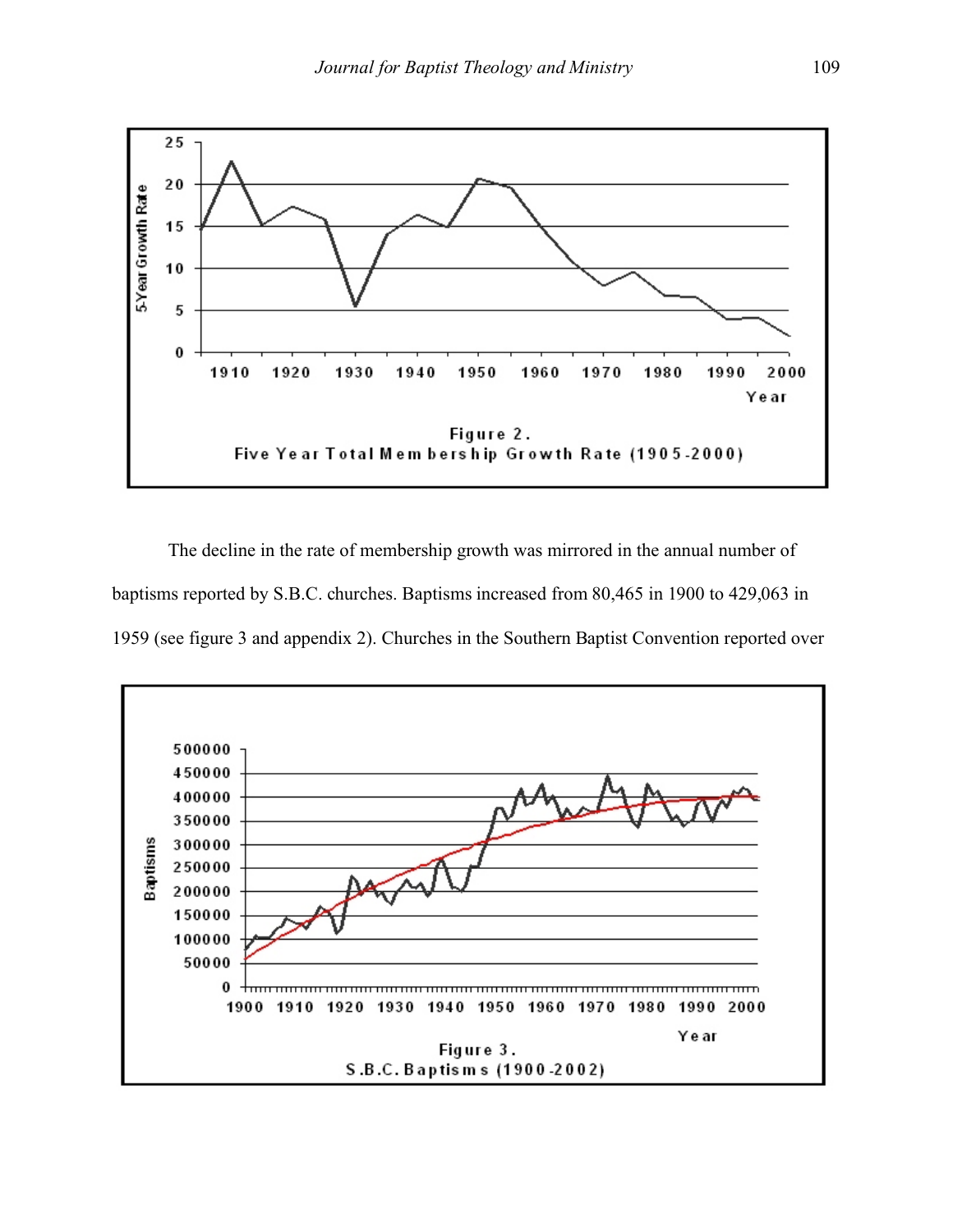400,000 baptisms for several years after 1959 with an all-time record of 445,725 reported in

1972 (see table 1). Baptisms tended to plateau after 1960 varying between 350,000 and 450,000.

| Year | <b>Number of Baptisms</b> |  |  |  |
|------|---------------------------|--|--|--|
| 1972 | 445,725                   |  |  |  |
| 1980 | 429,742                   |  |  |  |
| 1959 | 429,063                   |  |  |  |
| 1975 | 421,809                   |  |  |  |
| 1999 | 419,342                   |  |  |  |
| 1955 | 416,867                   |  |  |  |
| 2000 | 414,657                   |  |  |  |
| 1973 | 413,990                   |  |  |  |
| 1997 | 412,027                   |  |  |  |
| 1982 | 411,554                   |  |  |  |

**Table 1 Top Ten Baptism Years in the Southern Baptist Convention (1900 - 2002)**

Why has S.B.C. membership growth almost stopped? This researcher proposes two answers. First, an increase in the total church membership to baptism ratio provides one explanation for the plateau in baptisms since 1960 (see figure 4). Before 1935 the ratio was less than twenty members per baptism. Between 1935 and 1959 the ratio was less than 25:1. However, the ratio began to increase in 1960 so that in 2002 the ratio was 41:1 (see figure 4 and table 2).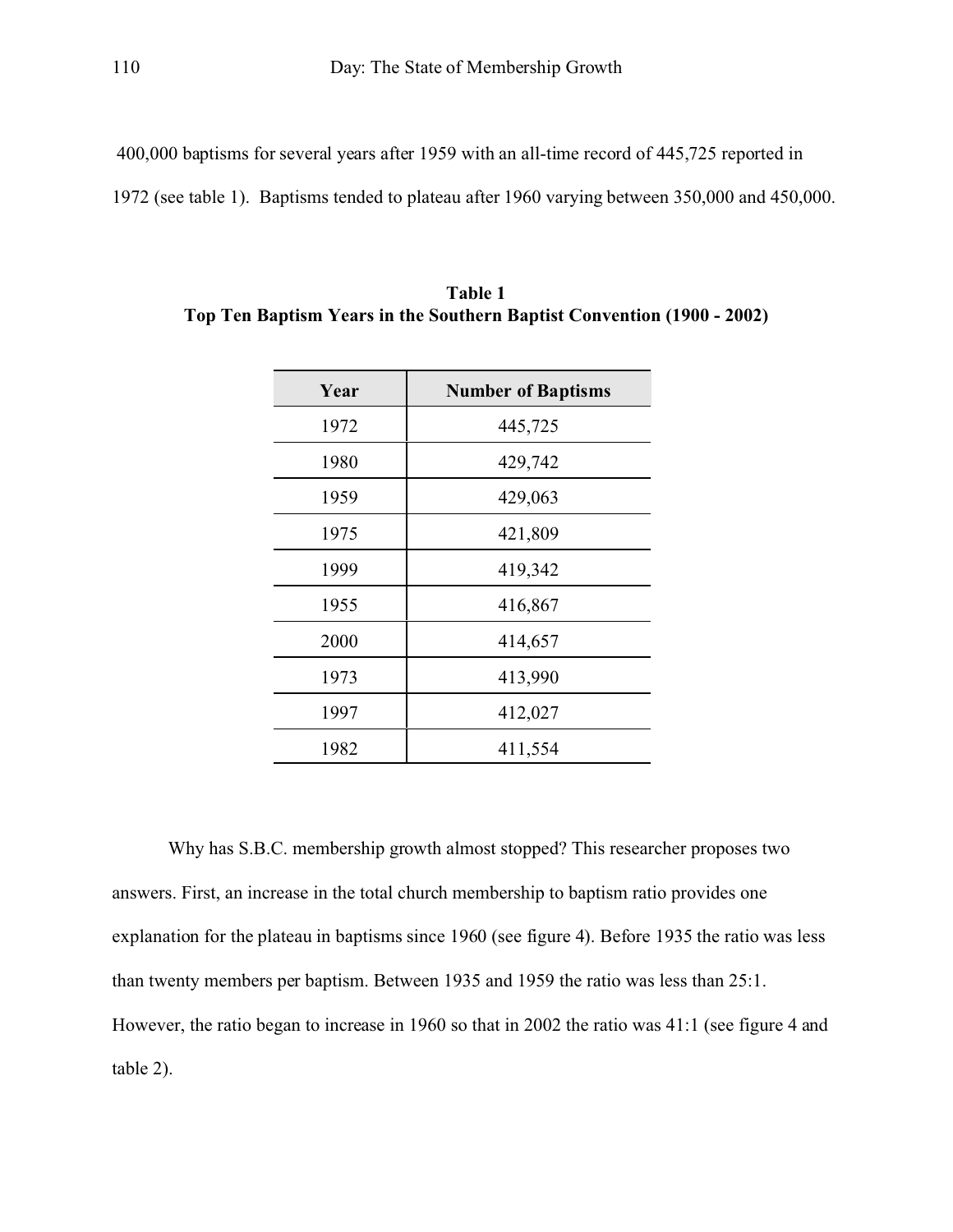| Year | <b>Baptisms</b>       | <b>T</b> Membership | Ratio    |
|------|-----------------------|---------------------|----------|
| 1900 | 80,465                | 1,657,996           | $1 - 21$ |
| 1905 | 105,905               | 1,899,427           | $1 - 18$ |
| 1910 | 134,440               | 2,332,464           | $1 - 17$ |
| 1915 | 168,235               | 2,685,552           | $1 - 16$ |
| 1920 | 173,595               | 3,149,346           | $1 - 18$ |
| 1925 | 224,191               | 3,649,330           | $1 - 16$ |
| 1930 | 198,579               | 3,850,278           | $1 - 19$ |
| 1935 | 220,047               | 4,389,417           | $1 - 20$ |
| 1940 | 245,500               | 5,104,327           | $1 - 21$ |
| 1945 | 256,699<br>5,865,554  |                     | $1 - 23$ |
| 1950 | 376,085               | 7,080,188           | $1 - 19$ |
| 1955 | 416,867               | 8,470,799           |          |
| 1960 | 386,469<br>9,731,591  |                     | $1 - 25$ |
| 1965 | 361,634<br>10,772,712 |                     | $1 - 30$ |
| 1970 | 368,863<br>11,629,880 |                     | $1 - 32$ |
| 1975 | 476,002<br>12,735,663 |                     | $1 - 27$ |
| 1980 | 429,742               | 13,606,808          | $1 - 32$ |
| 1985 | 351,071<br>14,486,403 |                     | $1 - 41$ |
| 1990 | 385,031<br>15,044,416 |                     | $1 - 39$ |
| 1995 | 393,811               | 15,668,077          | $1-40$   |
| 2000 | 414,657               | 15,960,308          | $1-39$   |
| 2002 | 394,893               | 16,247,736          | $1 - 41$ |

## **Table 2. Ratio of Baptisms to Total Church Membership in the SBC 1900 - 2002**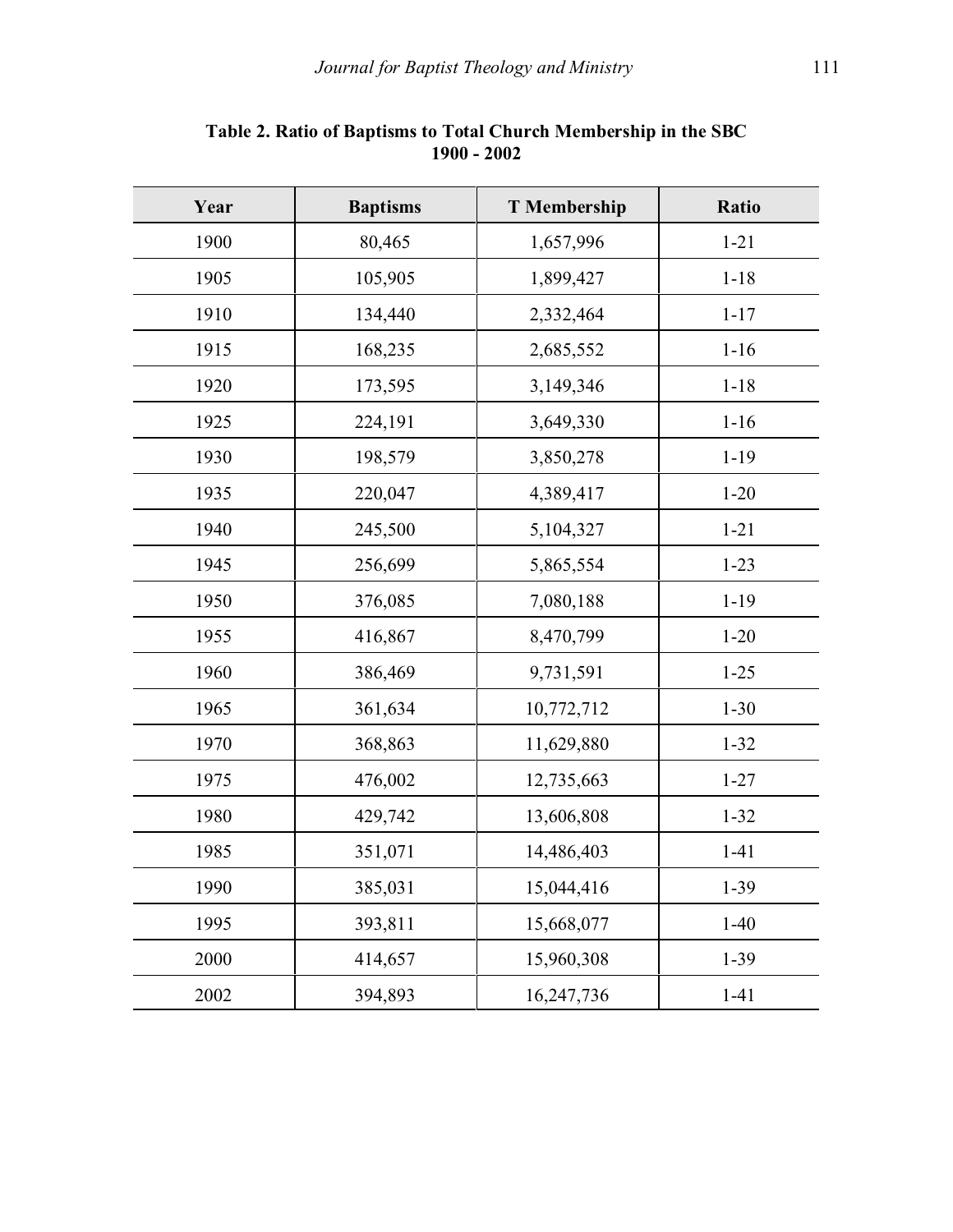The church member to baptism ratio is an indicator of evangelistic zeal and commitment. A steadily increasing ratio seems to indicate that one factor in the decline in the rate of S.B.C. membership growth is a decline in evangelistic fervor.

While the denomination's membership to baptism ratio continues to increase, many churches still have a ratio less than 20:1. Using the 2002 ACP data of 38,123 S.B.C. churches, a study of the ratio of total membership to baptisms revealed 7,137 churches that had a ratio of twenty or less (see table 3). It should be noted that during 2002 over eight thousand churches reported zero baptisms or did not report any baptisms.

While the number of baptisms has plateaued in the Southern Baptist Convention, some churches continue to baptize hundreds of people each year (see table 4). Although most of the churches that baptize over one hundred persons per year are large churches, ACP data shows several smaller churches in this category as well (see table 5).

| Ratio<br>(Membership/Baptisms) | <b>Number of Churches</b> | <b>Cumulative Number</b><br>of Churches |  |  |
|--------------------------------|---------------------------|-----------------------------------------|--|--|
| $1 - 10$                       | 2,647                     | 2,647                                   |  |  |
| $11 - 20$                      | 4,490                     | 7,137                                   |  |  |
| $21 - 30$                      | 4,143                     | 11,280                                  |  |  |
| $31 - 40$                      | 3,448                     | 14,728                                  |  |  |
| $41 - 50$                      | 2,753                     | 17,481                                  |  |  |
| $51 - 75$                      | 4,345                     | 21,826                                  |  |  |
| 76-100                         | 2,530                     | 24,356                                  |  |  |
| >100                           | 5,535                     | 29,891                                  |  |  |

**Table 3. The Ratio of Total Church Membership to Baptisms in S.B.C. Churches in 2002**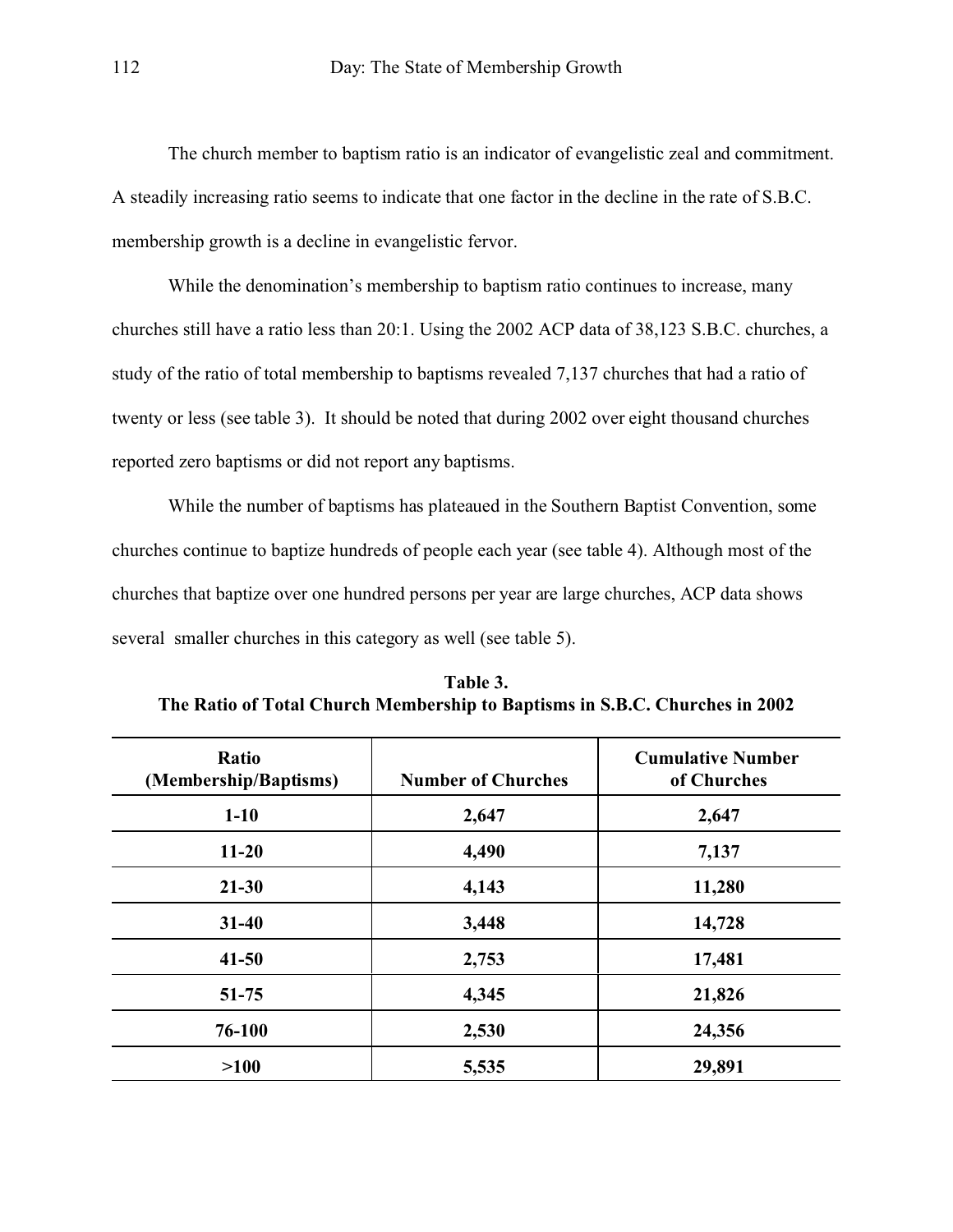| Year | <b>No. Of Churches</b> | <b>Highest No. Of Baptisms</b> | <b>Top Church</b> |
|------|------------------------|--------------------------------|-------------------|
| 1994 | 236                    | 1211                           | <b>FBC Dallas</b> |
| 1995 | 245                    | 1313                           | <b>FBC Dallas</b> |
| 1996 | 253                    | 1316                           | <b>Rehoboth</b>   |
| 1997 | 293                    | 1637                           | <b>Rehoboth</b>   |
| 1998 | 297                    | 1815                           | <b>Rehoboth</b>   |
| 1999 | 331                    | 1313                           | <b>Rehoboth</b>   |
| 2000 | 313                    | 2004                           | <b>Rehoboth</b>   |
| 2001 | 317                    | 1677                           | $2nd$ Houston     |
| 2002 | 306                    | 1730                           | Fellowship        |

**Table 4. S.B.C. Churches with One-Hundred or More Baptisms (1994-2002)** 

**Table 5. Top Churches in the S.B.C. by Resident Church Membership in 2002**

| <b>Resident Membership</b> | <b>Baptisms</b><br>50-99 | <b>Baptisms</b><br>100 or Over |
|----------------------------|--------------------------|--------------------------------|
| 500 or Less                | 133                      | 21                             |
| 501-1500                   | 334                      | 61                             |
| 1501-2500                  | 164                      | 61                             |
| 2500 or Over               | 78                       | 153                            |
| <b>TOTAL</b>               | 709                      | 293                            |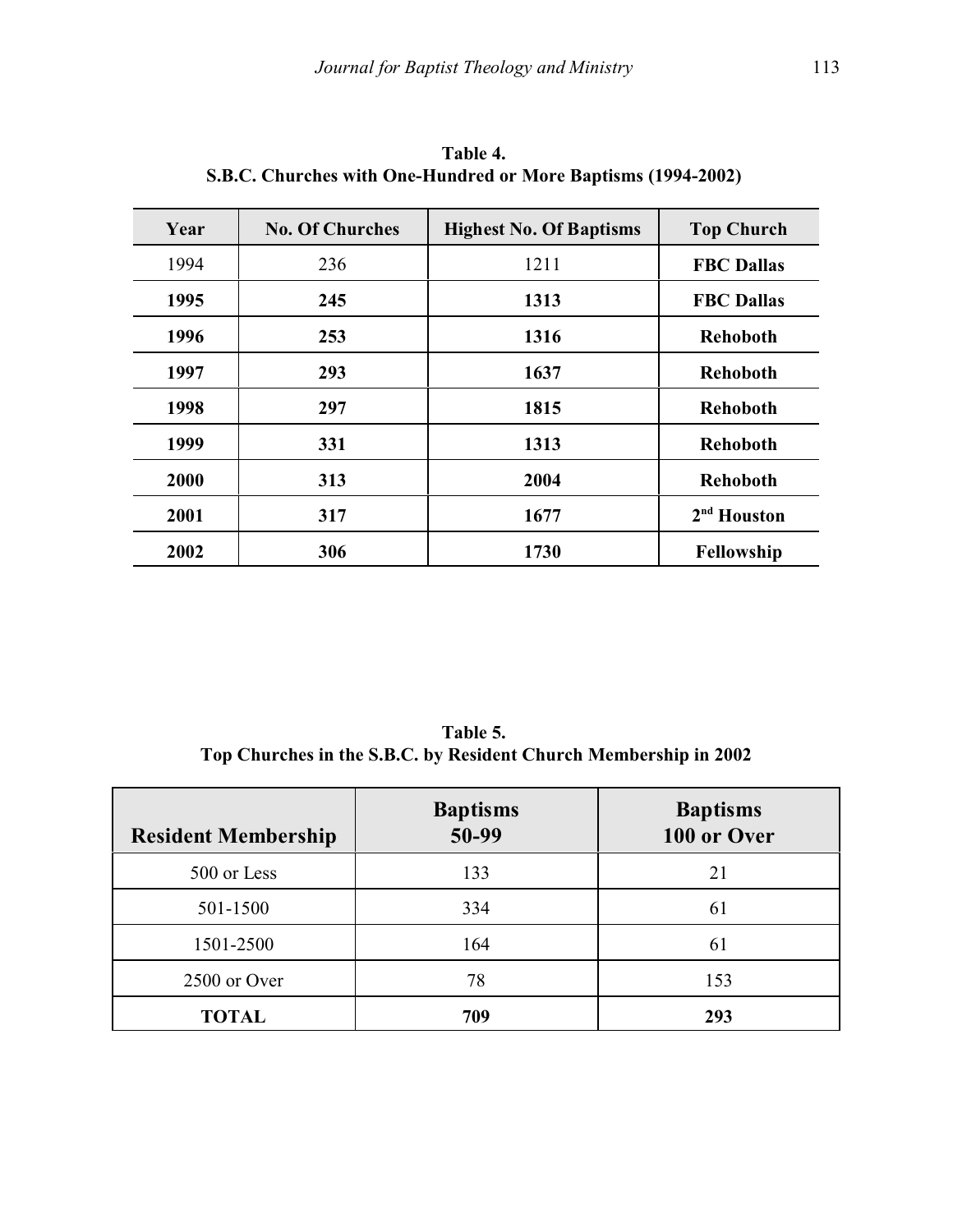A second reason for the decline in the rate of membership growth in the Southern Baptist Convention is a change in the role of the Sunday School relative to evangelism. Dr. Chuck Kelley in his book about evangelism in the S.B.C. identified the Sunday School as one of the major contributors to the evangelistic growth of the denomination. Kelley emphasized, "While the international Sunday School movement shifted away from the priority of evangelism and conversion through Sunday School work, Southern Baptists made a conscious decision to use Sunday School as 'the outreach arm of the church.' The result was an evangelistic harvest from Sunday School that was unequaled by other denominations in this country."4



<sup>4</sup>Charles S. Kelley, *How Did They Do It?* (n.p., Insight Press, 1993), 98.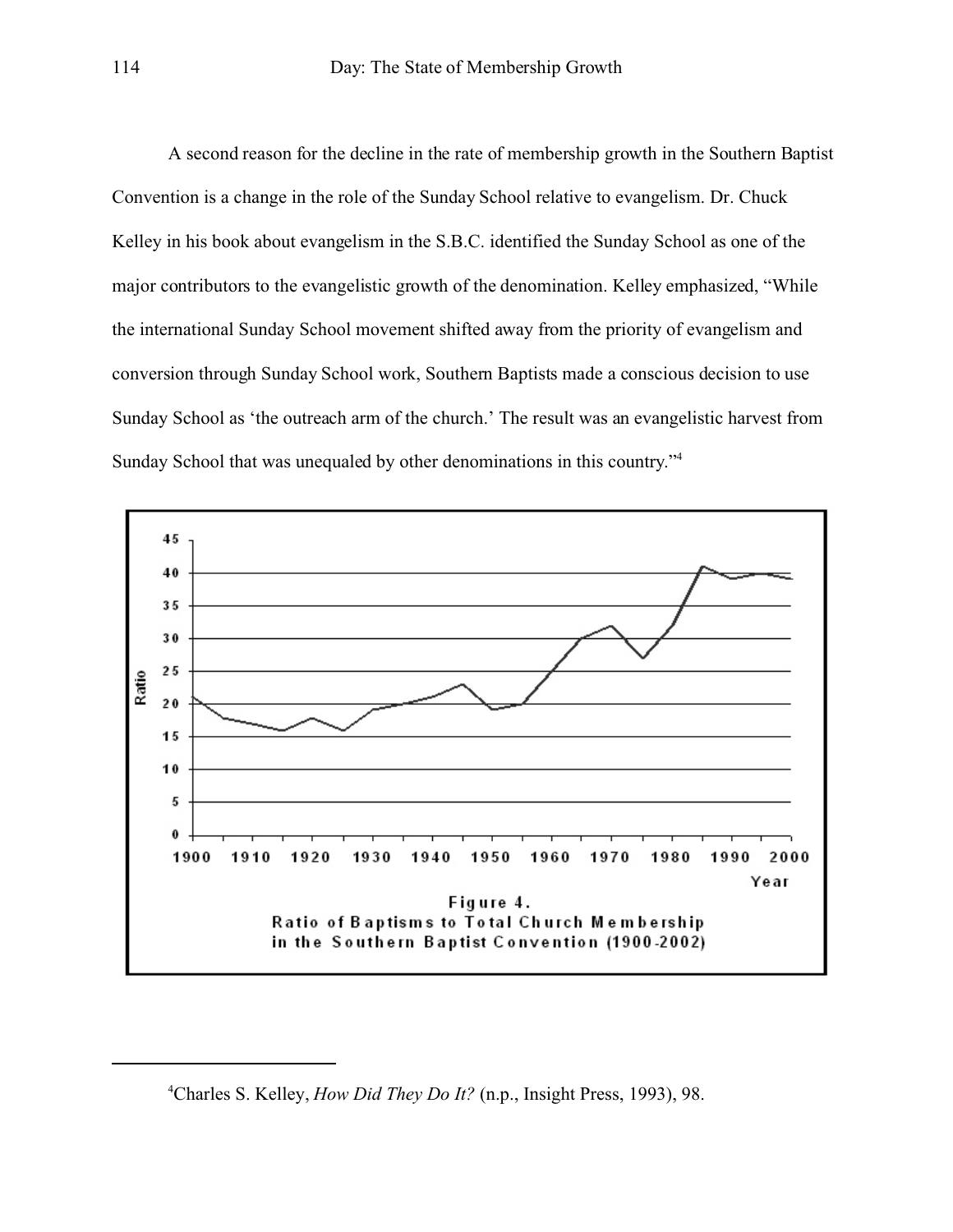A study of Sunday School enrollment between 1900 and 1960 affirms Kelley's thesis by showing a strong correlation between enrollment and baptisms in the Southern Baptist Convention. Statistical correlation analysis produced a Pearson r of  $0.970$  and  $p \le 0.01$ , two tails (see figure 5). However, analysis since 1981 demonstrates that Sunday School enrollment no longer significantly correlates with baptisms,  $r = 0.033$ ,  $p = 0.885$ , two-tails (see figure 6). While by itself correlation (or lack of it) does not prove or disprove a relationship, the lack of correlation seems to indicate that Sunday School is no longer the evangelistic force it once was in the S.B.C.

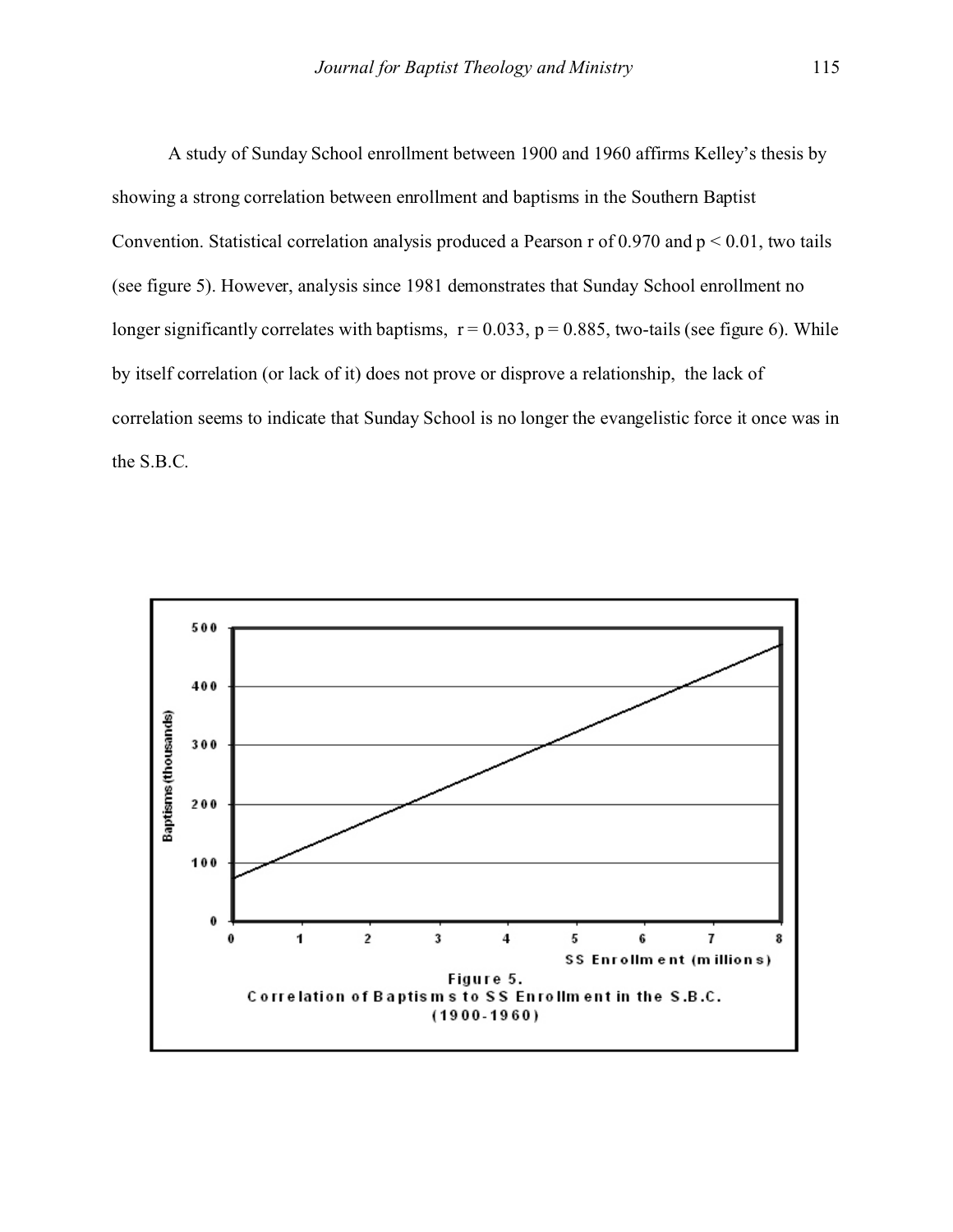

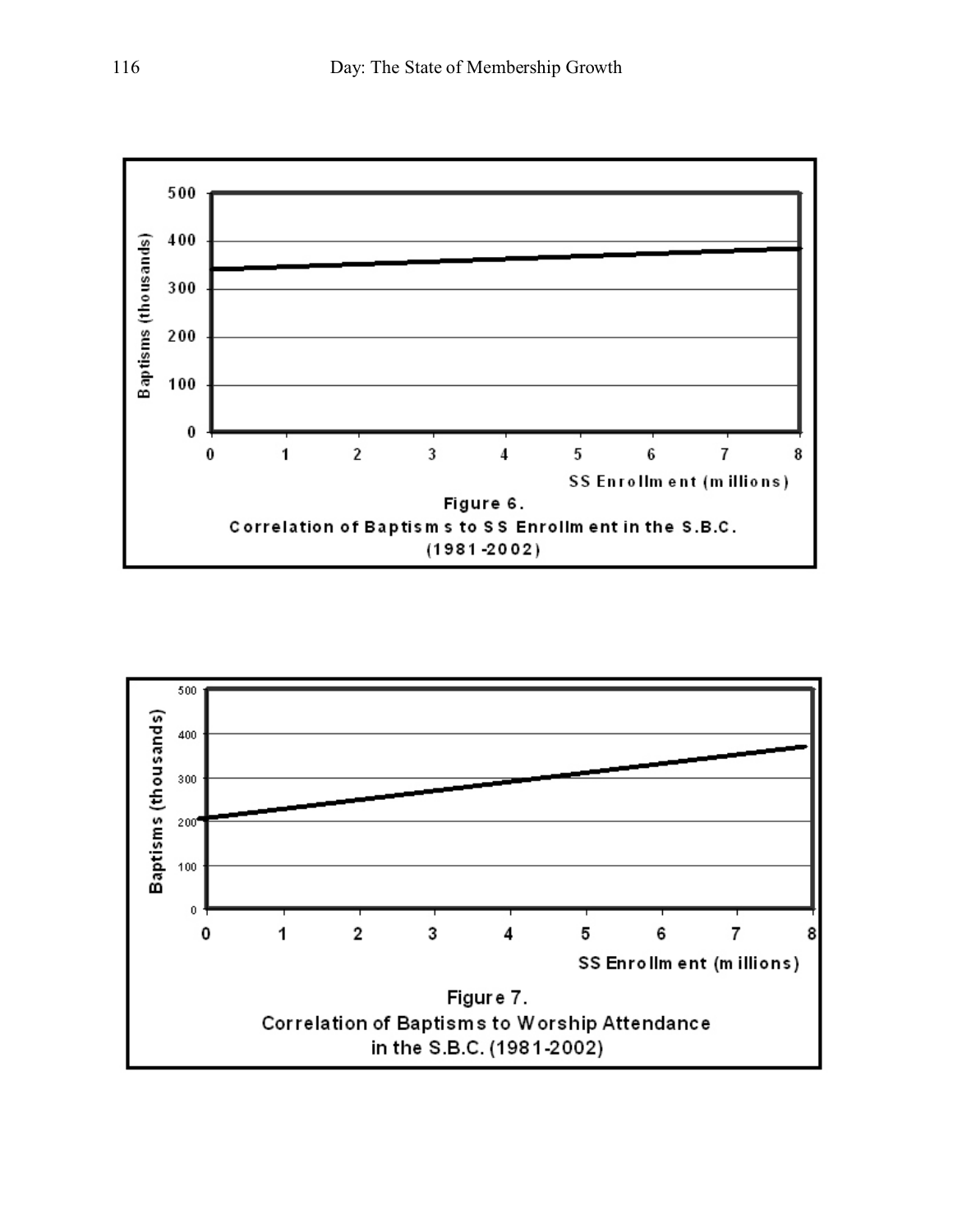Interestingly, worship service attendance between 1991 and 2002 did correlate with baptisms( $r =$ 0.616,  $p = 0.03$ , two-tails), but not nearly as strong as Sunday School enrollment before 1960 (see figure 7). A steady decrease in percentage of Sunday School attendance vs. worship attendance provides additional evidence of a shift of emphasis away from Sunday School to the worship service (see table 6 and figures 8 and 9).

| Year | Percentage |
|------|------------|
| 1994 | 86         |
| 1995 | 82         |
| 1996 | 78         |
| 1997 | 76         |
| 1998 | 74         |
| 1999 | 74         |
| 2000 | 73         |
| 2001 | 72         |
| 2002 | 70         |

**Table 6. Percentage of Sunday School Attendance vs. Worship Attendance the the Southern Baptist Convention 1994 - 2002**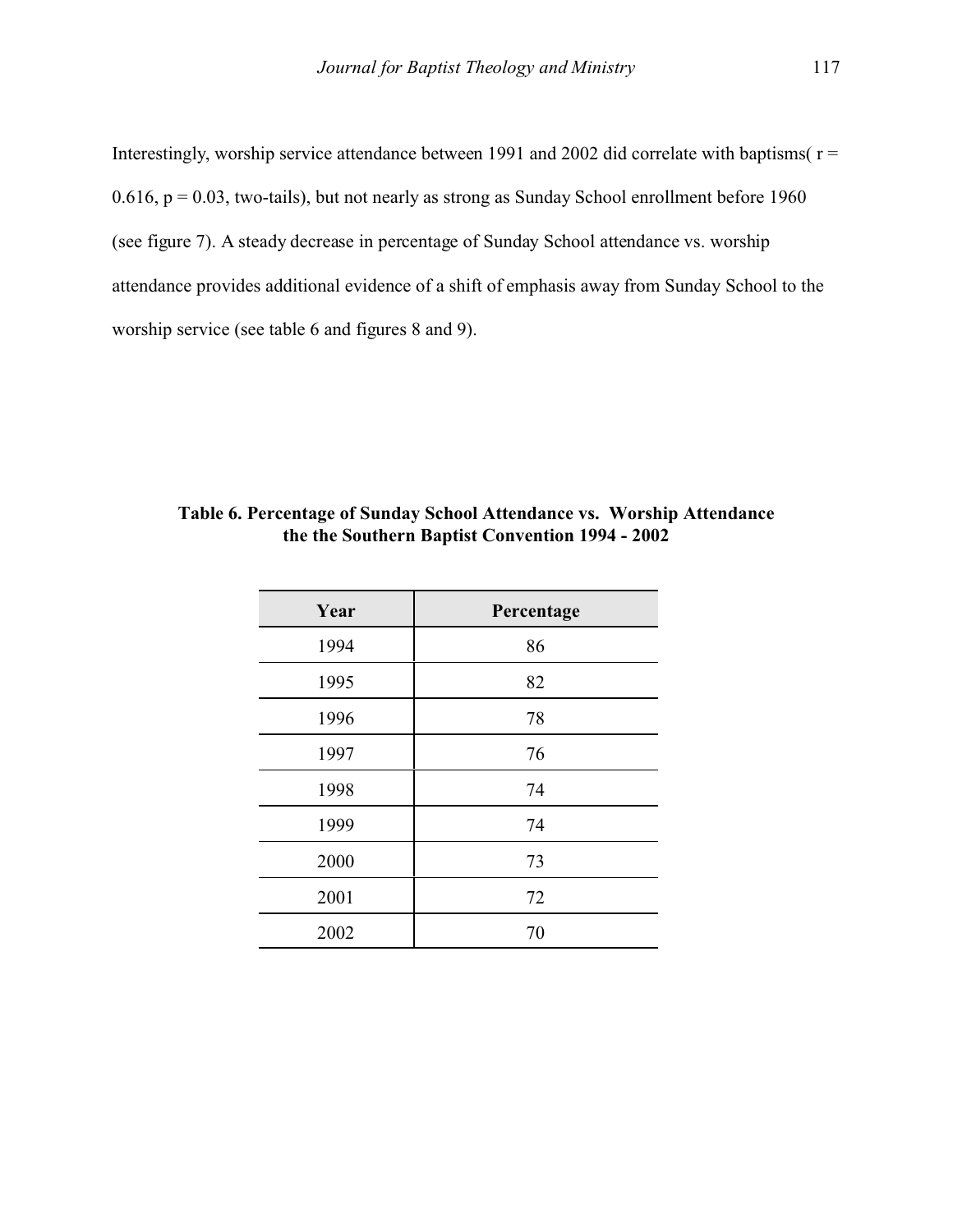

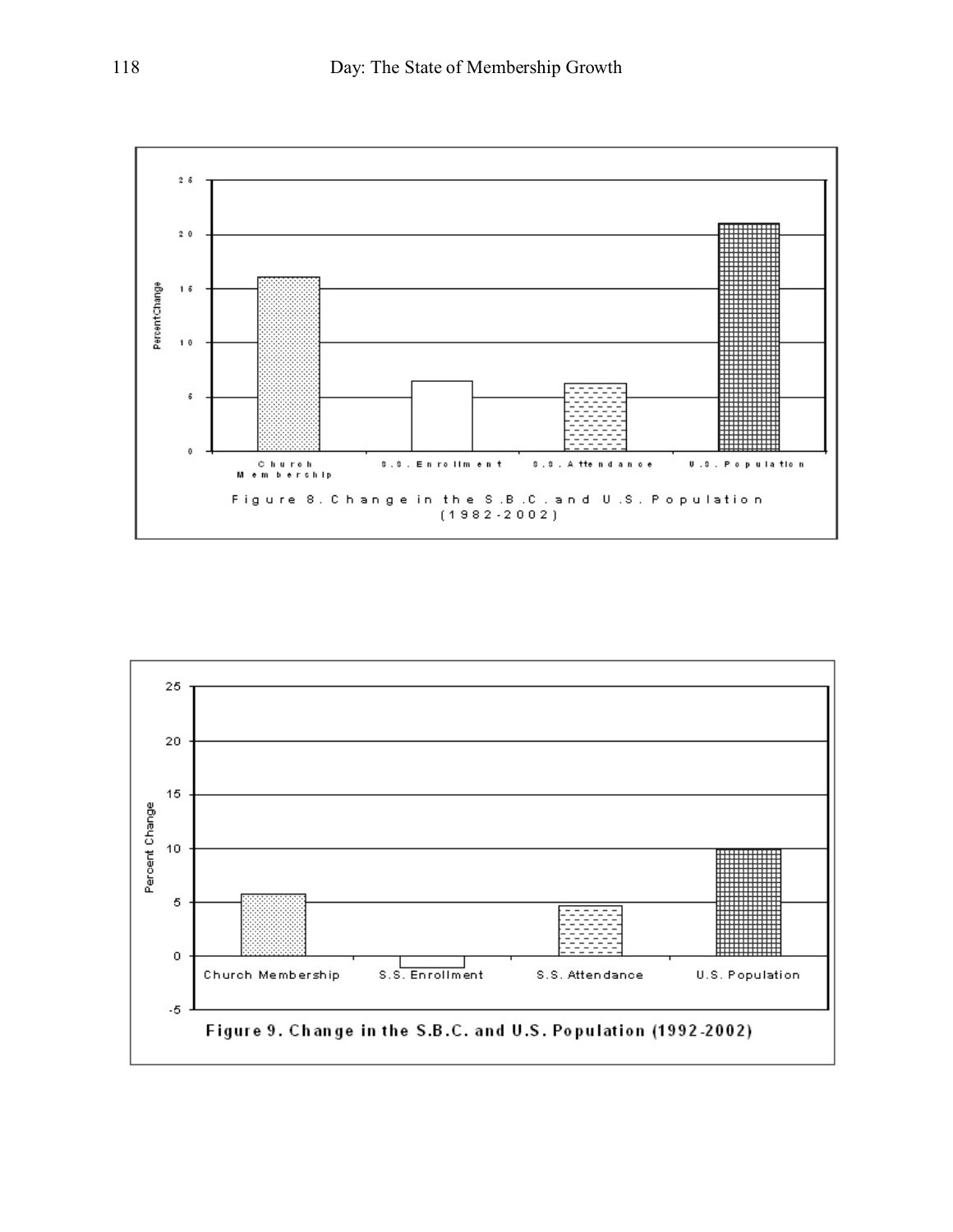## Conclusion

Church membership in the Southern Baptist Convention continues to grow. Some churches are reporting hundreds of baptisms each year. However, overall the rate of growth in the Southern Baptist Convention is almost nil. Furthermore, the number of baptisms has plateaued. Two causes for the lack of growth appear to be a lack of evangelistic zeal and a change in the evangelistic role of the Sunday School. The implications of these trends certainly warrant additional study.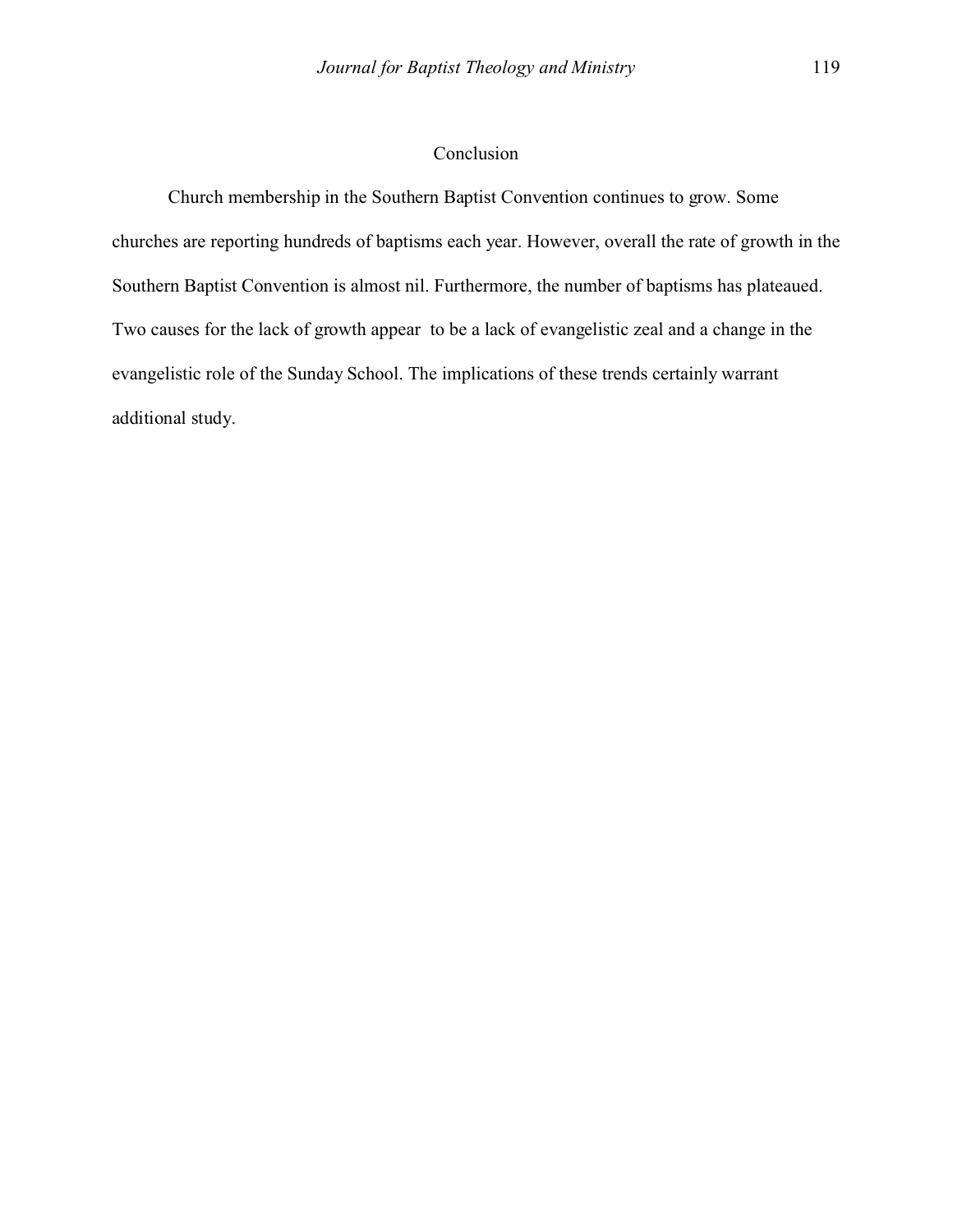| Year | No. Baptisms | Year | No. Baptisms | Year | No. Baptisms |
|------|--------------|------|--------------|------|--------------|
| 1900 | 80,465       | 1935 | 220,047      | 1970 | 368,863      |
| 1901 | 95,610       | 1936 | 191,993      | 1971 | 409,659      |
| 1902 | 108,517      | 1937 | 204,567      | 1972 | 445,725      |
| 1903 | 103,241      | 1938 | 256,814      | 1973 | 413,990      |
| 1904 | 103,021      | 1939 | 269,155      | 1974 | 410,482      |
| 1905 | 105,905      | 1940 | 245,500      | 1975 | 421,809      |
| 1906 | 124,911      | 1941 | 209,593      | 1976 | 384,496      |
| 1907 | 129,152      | 1942 | 209,127      | 1977 | 345,690      |
| 1908 | 146,717      | 1943 | 202,301      | 1978 | 336,050      |
| 1909 | 140,980      | 1944 | 218,223      | 1979 | 368,738      |
| 1910 | 134,440      | 1945 | 256,699      | 1980 | 429,742      |
| 1911 | 132,396      | 1946 | 253,361      | 1981 | 405,608      |
| 1912 | 123,471      | 1947 | 285,152      | 1982 | 411,554      |
| 1913 | 137,396      | 1948 | 310,226      | 1983 | 394,606      |
| 1914 | 151,441      | 1949 | 334,892      | 1984 | 372,028      |
| 1915 | 168,235      | 1950 | 376,085      | 1985 | 351,071      |
| 1916 | 160,497      | 1951 | 375,525      | 1986 | 363,124      |
| 1917 | 148,699      | 1952 | 354,384      | 1987 | 338,495      |
| 1918 | 113,833      | 1953 | 361,835      | 1988 | 346,320      |
| 1919 | 123,069      | 1954 | 396,857      | 1989 | 351,107      |
| 1920 | 173,595      | 1955 | 416,867      | 1990 | 385,031      |
| 1921 | 233,571      | 1956 | 384,627      | 1991 | 396,668      |
| 1922 | 224,844      | 1957 | 389,716      | 1992 | 367,847      |
| 1923 | 195,864      | 1958 | 407,892      | 1993 | 349,073      |
| 1924 | 209,676      | 1959 | 429,063      | 1994 | 378,463      |
| 1925 | 224,191      | 1960 | 386,469      | 1995 | 393,811      |
| 1926 | 193,279      | 1961 | 403,315      | 1996 | 379,344      |
| 1927 | 197,155      | 1962 | 381,510      | 1997 | 412,027      |
| 1928 | 183,020      | 1963 | 355,325      | 1998 | 407,264      |
| 1929 | 175,631      | 1964 | 374,418      | 1999 | 419,342      |
| 1930 | 198,579      | 1965 | 361,634      | 2000 | 414,657      |
| 1931 | 211,253      | 1966 | 360959       | 2001 | 395,930      |
| 1932 | 226,855      | 1967 | 378937       | 2002 | 394,893      |
| 1933 | 211,393      | 1968 | 373025       |      |              |
| 1934 | 209.364      | 1969 | 368225       |      |              |

**Appendix 1. Total Baptisms in the SBC 1900 - 2002**